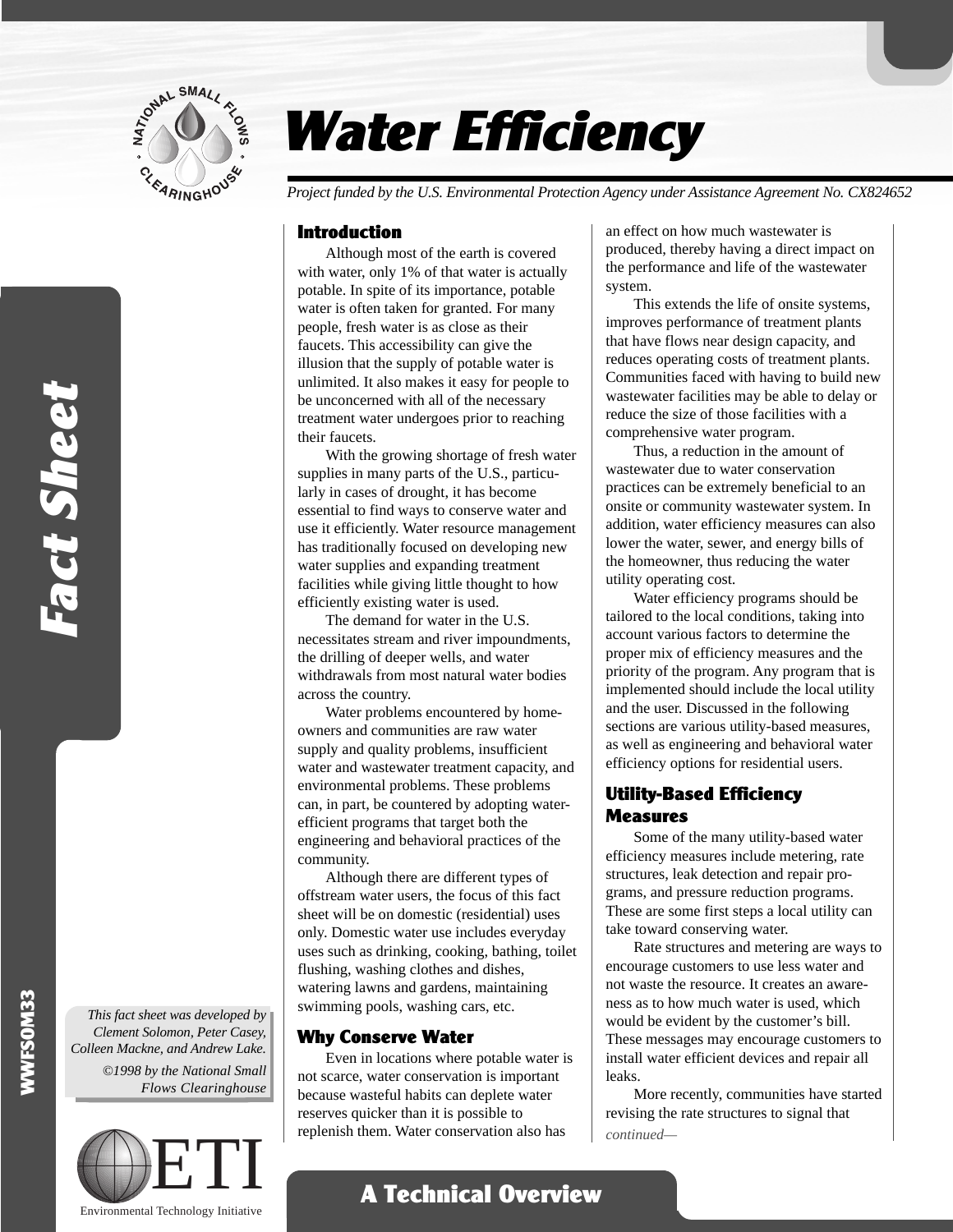future supply would cost more than the present supply, and that peak supply costs will be higher than the base supply to discourage excessive water use. New rates that are implemented should be gradual to allow for periodic evaluation of their effectiveness and their revenue impacts. Also, when there is a rate increase, customers should be provided with information on ways to reduce their water bills.

Despite high initial costs, programs for finding and repairing leaking water mains and laterals can be very cost-effective. These programs are particularly effective in communities that have large, old, and deteriorating systems.

Many water systems deliver water at a pressure higher than what customers need, thus resulting in inefficient water use. Although installing pressure-reducing valves is costeffective, it should be noted that, in some cases, they might have a negative impact on some homes with systems already designed and installed. Care should be taken to ensure adequate fire flow is maintained.

# Engineering Practices for Residential Users

One way to reduce wastewater flow is to adopt engineering practices based on modifications in plumbing, fixtures, or water supply operating procedures on the customer's side of the meter. Installing water-saving devices and repairing leaky pipes, faucets, and toilets could save thousands of gallons of water per person

each year. The following section presents different engineering practices that can help residential users conserve water (see Table 1).

## **Plumbing**

An engineering practice for individual residential water users is the installation of indoor plumbing fixtures that save water or the replacement of existing equipment with those that use less water. Low-flow plumbing fixtures and retrofit programs are one-time conservation measures for new construction or for replacing conventional fixtures in an existing structure. The low-flow plumbing fixtures can be implemented with little or no additional cost over their lifetime. Listed below are some of the options for reducing water use.

## **Low-Flush Toilets**

Nearly 40% of indoor residential water use is accounted for by toilet use (at 3.5 gallons per flush [gpf]). An average American uses 9,000 gallons of water to flush 230 gallons of waste per year. Ultra low-flush (efficient) toilets use only 1.6 gallons of water or less, while conventional toilets use 3.5 to 5 gallons or more of water per flush. The ultra low-flush toilet has the potential to reduce a typical household's per capita water use by 8 to 22 gallons per day (gpd) (7,900 to 21,700 gallons per year [gal/yr]). Since these toilets use less water, they reduce the volume of wastewater produced, thus improving the overall efficiency of the wastewater system.

#### Table 1: Potential Water Savings from Low-Flow Fixtures

|                                                                                                                                                    |                                            | Water Use (gpd) |                                  | <b>Water Savings (gpd)</b> |                                  |
|----------------------------------------------------------------------------------------------------------------------------------------------------|--------------------------------------------|-----------------|----------------------------------|----------------------------|----------------------------------|
| Fixture (a)                                                                                                                                        | <b>Fixture Capacity (b)</b>                | Per<br>Capita   | 2.7 - Person<br><b>Household</b> | Per<br>Capita              | 2.7 - Person<br><b>Household</b> |
| Toilets (c)                                                                                                                                        |                                            |                 |                                  |                            |                                  |
| Low-flow                                                                                                                                           | 1.6 gallons/flush                          | 6.4             | 17.3                             | N/A                        | N/A                              |
| Conventional                                                                                                                                       | 3.5 gallons/flush                          | 14.0            | 37.8                             | 8.0                        | 20.5                             |
| Conventional                                                                                                                                       | 5.5 gallons/flush                          | 22.0            | 59.4                             | 16.0                       | 421                              |
| Conventional                                                                                                                                       | 7.0 gallons/flush                          | 28.0            | 75.6                             | 22.0                       | 58.3                             |
| Showerheads (d)                                                                                                                                    |                                            |                 |                                  |                            |                                  |
| Low-flow                                                                                                                                           | $2.5(1.7)$ gpm                             | 8.2             | 22.1                             | N/A                        | N/A                              |
| Conventional                                                                                                                                       | 3.0 to 5.0 (2.6) gpm                       | 12.5            | 33.8                             | 4.3                        | 11.7                             |
| Conventional                                                                                                                                       | 5.0 to 8.0 (3.4) gpm                       | 16.3            | 44.0                             | 8.1                        | 22.0                             |
| Faucets (e)                                                                                                                                        |                                            |                 |                                  |                            |                                  |
| Low-flow                                                                                                                                           | $2.5(1.7)$ gpm                             | 6.8             | 18.4                             | N/A                        | N/A                              |
| Conventional                                                                                                                                       | $3.0(2.0)$ gpm                             | 8.0             | 21.6                             | 1.2                        | 3.2                              |
| Conventional                                                                                                                                       | 3.0 to 7.0 (3.3) gpm                       | 13.2            | 36.6                             | 6.4                        | 17.2                             |
|                                                                                                                                                    | Toilets, Showerheads, and Faucets Combined |                 |                                  |                            |                                  |
| Low-flow                                                                                                                                           | N/A                                        | 21.0            | 56.7                             | N/A                        | N/A                              |
| Conventional                                                                                                                                       | N/A                                        | 34.5            | 93.2                             | 13.4                       | 36.4                             |
| Conventional                                                                                                                                       | N/A                                        | 54.5            | 147.2                            | 33.5                       | 90.4                             |
| $N/A$ = not applicable<br>$qpm =$ gallons per minute<br>$qpd =$ gallons per day<br>(a) Low-flow = $post-1994$<br>Conventional = $pre-1980$ to 1994 |                                            |                 |                                  |                            |                                  |

(b) For showerheads and faucets: maximum rated fixture capacity (measured fixture capacity). Measured fixture capacity equals about two-thirds of the maximum.

(c) Assumes four flushes per person per day; does not include losses through leaks.

(d) Assumes 4.8 shower-use minutes per person per day at 80 psi.

(e) Assumes 4.0 faucet-use minutes per person per day at 80 psi.

*Adapted from: Vickers (1996), copyright © American Water Works Association, used with permission*

Replacement of conventional toilets with water-efficient toilets for existing residences is a practical and economical alternative. Effective January 1, 1994, the Energy Policy Act of 1992 requires that all new toilets produced for residential and nonresidential use should operate on 1.6 gallons or less.

## **Toilet Dams and Displacement Devices**

A toilet displacement device reduces the amount of water used per flush by conventional, 3.5+ gpf toilets. A toilet dam can be used to hold back a reservoir of water when the toilet is flushed. About 1 to 2 gallons of water can be saved when toilet dams are used.

Plastic containers, such as milk jugs, can be filled with water or pebbles and placed in a toilet tank. These containers must be placed so that they do not interfere with the flushing mechanisms or the flow of water. Although these devices save up to 25% or more of water per flush, they achieve less water savings than replacement with an ultra low-flush toilet. There are also several commercially available retrofit devices that are inexpensive and eliminate the need to replace old toilets.

# **Low-Flow Showerheads**

About 20% of indoor residential water use is attributed to showers. A low-flow showerhead is basically a conventional showerhead where the surge of water is restricted. A family of four can save approximately 20,000 gal/yr (4.3 gallons per

*continued—*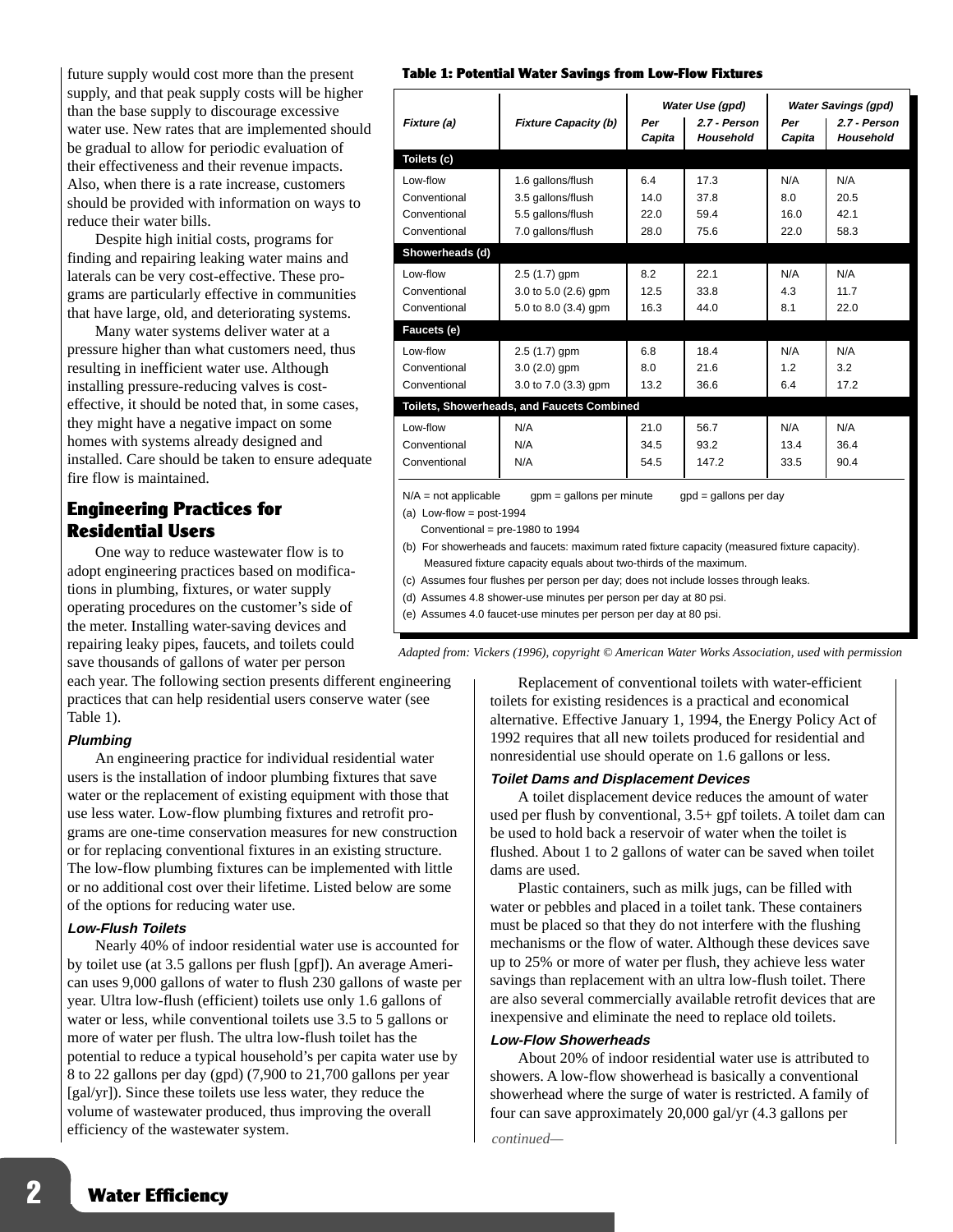capita per day [gpcd]) by replacing a conventional 4.5 gallons per minute (gpm) showerhead with a 2.5 gpm low-flow showerhead. A properly designed low-flow showerhead should be able to provide the quality of service found in the highervolume models.

#### **Faucet Aerators**

An inexpensive device that can be installed in sinks to reduce water is a faucet aerator. Faucet aerators break the flowing water into fine droplets and introduce air without compromising quality. These aerators can be installed easily and reduce the water use at a faucet by as much as 60% while maintaining a strong flow. Kitchen and bathroom faucets that use 2 gpm are available now and can be used instead of a conventional 3 to 5 gpm faucet.

#### **Pressure Reduction**

The maximum water flow from a fixture operating on a fixed setting can be reduced if the water pressure is reduced, since flow rate is related to pressure. For example, a reduction of water use (about one-third) can be observed when there is a reduction from a 100 psi to 50 psi at the outlet.

For homes served by wells, reducing the system pressure can save both water and energy. Since many water-using fixtures (such as washing machines and toilets in a home) use a controlled amount of water, a reduction in the water pressure will have little effect on water use at these locations.

The reduction in water pressure should be done by a plumber and can reduce the likelihood of leaking water pipes, leaking water heaters, and dripping faucets. It can also help reduce dishwasher and washing machine noise and breakdowns in a plumbing system.

#### **Washing Machines**

Water use can usually be reduced at the laundry room by using high-efficiency front-loading washing machines rather than the top-loading ones. As much as 40% less water use can be seen when the front-loading machines are used.

#### **Graywater**

Graywater is domestic wastewater comprised of wash water from kitchen sinks and tubs, clothes washers, and laundry tubs. Reusing graywater can conserve potable water and lower water bills, reduce pollution of natural waters, and make use of nutrients in the graywater that would otherwise be wasted if the graywater was not segregated from blackwater (see ETI fact sheet on graywater treatment/disposal/reuse).

#### **Landscaping**

Nationally, lawn care accounts for 50 to 75% of outdoor residential water use. Outdoor residential water use is influenced by income level and local climate characteristics (e.g., people in the southwestern U.S. tend to water lawns, etc., more frequently than those in the northeast).

One option is to practice water-saving horticulture by choosing native or adaptive species of plants that do not require as much water. A similar method is grouping plants with similar needs. To maximize the water that is used, water lawns and gardens slowly, thoroughly, and as infrequently as possible. Watering at night or in the early morning hours can lessen the amount of water that is lost to evaporation. Mulch can be used as a filler between plants.

For plants and trees, use drip irrigation systems with water timers instead of running water continuously. Other water-saving practices for turf include using cycle irrigation, bubbler/soaker systems, and low precipitation-rate sprinklers that have better distribution uniformity. Manual (hand-held) hose watering is usually the most efficient.

## **Xeriscape™ Landscapes**

Xeriscaping is an innovative, comprehensive approach to landscaping for water conservation that incorporates all of the following: planning and design, soil analysis, selection of suitable plants, practical turf areas, efficient irrigation, use of mulch, and appropriate maintenance.

The benefits of Xeriscape™ landscaping include reduced water use, decreased energy use (less pumping and treatment required), reduced heating and cooling costs, decreased storm water and irrigation runoff, fewer yard wastes, increased habitat for plants and animals, and low labor and maintenance costs.

# Behavioral Practices for Residential Users

In addition to using water-saving devices, there are personal habits that an individual can practice to use water efficiently, thereby reducing the overall consumption in a home. Adopting new habits of using water more efficiently could save thousands of gallons of water per person each year. Behavioral practices of residential users can be applied both indoors in the kitchen, bathroom, and laundry room, as well as outdoors. Described below are some measures that can be taken for more efficient water use.

#### **Kitchen**

For heavy cleaning of pots and dishes, recycled water can be used if it is followed by a clean rinse. It is best if the least possible soap or cleaning agent is used. In addition, presoaking dishes will cut down on rinse water. Dishes can be scraped with used paper napkins in order to clean off food without using water. Rinsing all of the dishes at once will decrease the number of on/off cycles for the faucet. If a dishwasher is used, wash only full loads.

Defrosting without using water can also help to conserve water by planning ahead to thaw frozen foods in the refrigerator. For immediate defrosting where water is necessary, having low consumption (2 gpm) faucet aerators can decrease the water used.

#### **Bathroom**

Water can be saved in the bathroom by not keeping the faucet on while brushing teeth or shaving. Taking short showers or baths and turning the water off while soaping can also save water.

#### **Laundry**

Adjusting water levels in the washing machine to match the size of the load can save water. If a washing machine does not have a variable load control, use the washer only when it is full. If washing is done by hand, do not keep the water running; instead use a tub filled with water. Reuse the wash and rinse water as much as possible.

#### **Other**

*continued—* Other water-saving options include covering the pool when it is not in use to reduce water loss by evaporation; discouraging restaurant servers from bringing you water unless you request it or from automatically refilling your empty water glass; and